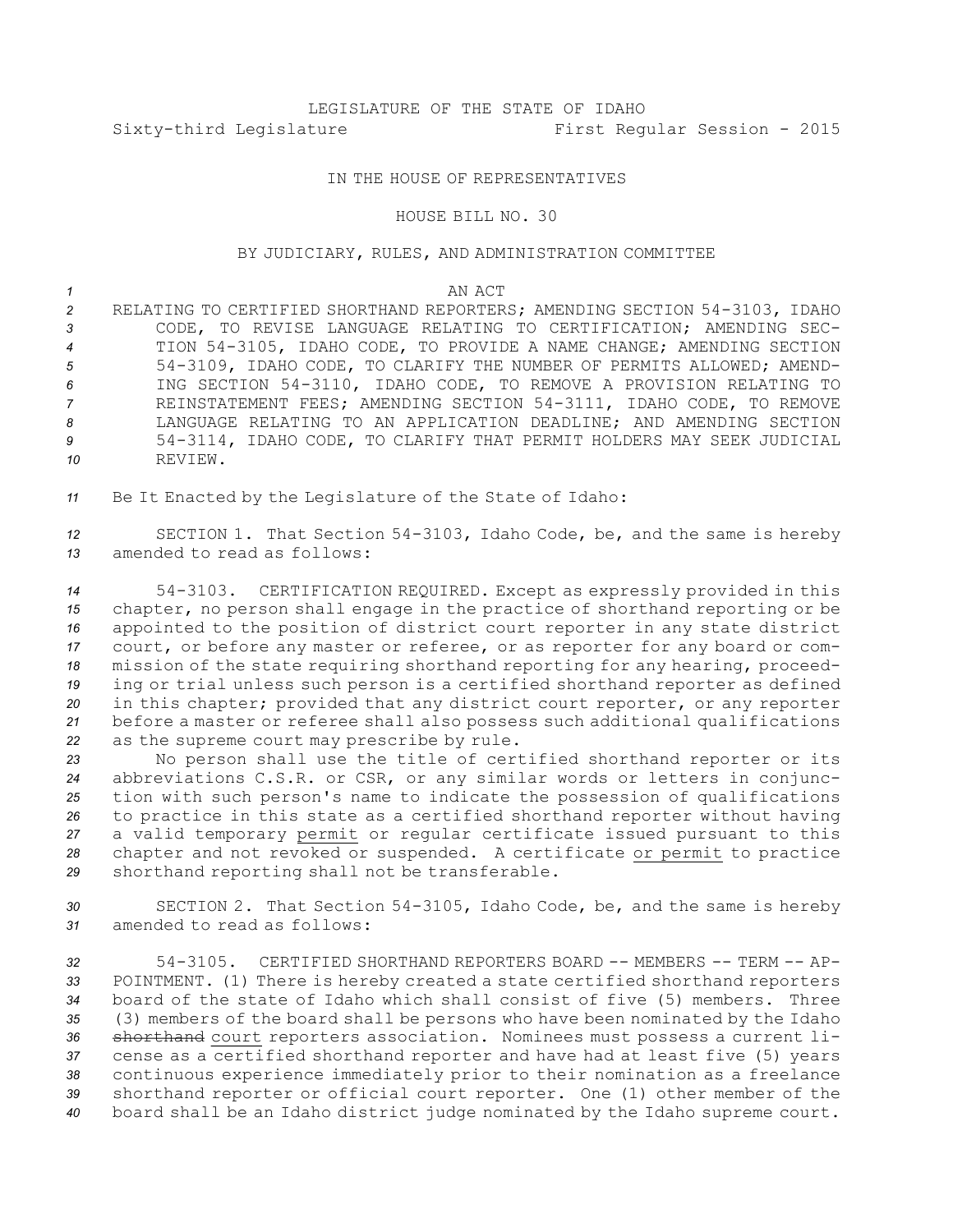*1* The other member of the board shall be a member of the Idaho state bar and nom-*<sup>2</sup>* inated by the Idaho state bar association. At least two (2) nominees for each *<sup>3</sup>* position must be nominated by the nominating body.

*<sup>4</sup>* (2) The members of the board shall hold office for terms of three (3) *<sup>5</sup>* years each. Appointments to fill vacancies shall be for the unexpired term *6* of such vacancies.

 (3) Appointments to the board shall be made by the governor from the nominees set forth in this section and each member of the board shall hold office for the specified term and until <sup>a</sup> successor is duly appointed by the governor.

*<sup>11</sup>* SECTION 3. That Section 54-3109, Idaho Code, be, and the same is hereby *12* amended to read as follows:

*<sup>13</sup>* 54-3109. QUALIFICATIONS FOR TEMPORARY PERMIT -- RENEWAL. (1) A tempo-*<sup>14</sup>* rary certified shorthand reporter permit may be issued to an applicant who *<sup>15</sup>* pays the required fees and who:

- *<sup>16</sup>* (a) Is of good moral character; and
- *<sup>17</sup>* (b) Has graduated from an accredited high school or has an equivalent *18* education; and
- *<sup>19</sup>* (i) Is currently licensed in good standing in another state as *<sup>20</sup>* <sup>a</sup> certified shorthand reporter, or its equivalent, or has other-*<sup>21</sup>* wise demonstrated proficiency by <sup>a</sup> certificate from an agency of *22* another state; or
- *<sup>23</sup>* (ii) Has graduated from <sup>a</sup> national court reporters association *<sup>24</sup>* (NCRA) approved school.
- *<sup>25</sup>* (2) The application shall be upon such forms as are prescribed by the *<sup>26</sup>* board and the board may in its discretion make additional investigation and *<sup>27</sup>* inquiry, or require further information from the applicant, as it shall deem *<sup>28</sup>* necessary in order to make <sup>a</sup> determination of the qualifications of the ap-*<sup>29</sup>* plicant.
- *<sup>30</sup>* (3) All An individual shall only be issued one (1) temporary certified *<sup>31</sup>* shorthand reporter permits. The permit shall be issued valid for <sup>a</sup> period 32 of one (1) year and may be <del>renewable</del> renewed for a single additional period *<sup>33</sup>* of one (1) year upon the payment of required fees and upon <sup>a</sup> showing of just *34* cause.
- *<sup>35</sup>* SECTION 4. That Section 54-3110, Idaho Code, be, and the same is hereby *36* amended to read as follows:
- *<sup>37</sup>* 54-3110. FEES. The board shall be entitled to charge and collect the *<sup>38</sup>* following fees:
- *<sup>39</sup>* (1) The sum of fifty dollars (\$50.00) as an application fee for any cer-*<sup>40</sup>* tificate or temporary permit.
- *<sup>41</sup>* (2) The sum of fifty dollars (\$50.00) as an examination fee for the ad-*<sup>42</sup>* ministration of the reporters examination to any applicant.
- *<sup>43</sup>* (3) <sup>A</sup> sum not to exceed seventy-five dollars (\$75.00) as <sup>a</sup> renewal fee *<sup>44</sup>* for any certificate or temporary permit.
- *<sup>45</sup>* (4) A sum not to exceed one hundred dollars (\$100) as <sup>a</sup> reinstatement *<sup>46</sup>* fee for any application for reinstatement of <sup>a</sup> temporary permit or certifi-*<sup>47</sup>* cate which has been revoked or suspended.